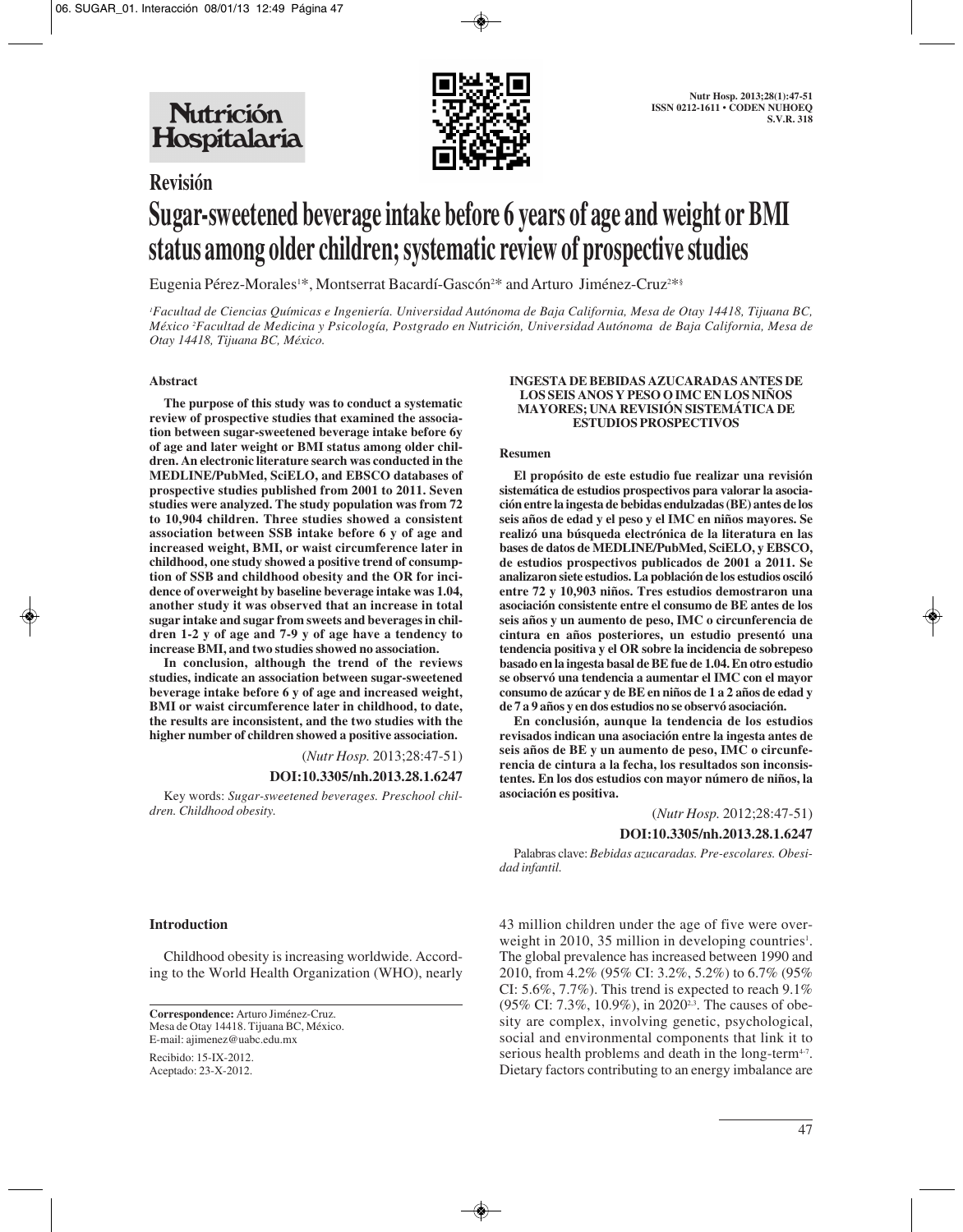considered critical for the development of later overweight and obesity, and added sugar has been consider as one of these factors<sup>8-10</sup>. Recent reports assert that sugar-containing drinks play a key role in the etiology of overweight and obesity<sup>11,12</sup>. Estimates are that the mean intake of added sugar by Americans accounts for 15.8% of total energy and that the largest source of these added sugars are soft drinks such as sugar-sweetened beverages (SSB), fruit drinks, lemonade, and iced tea13. Children's intake of SSB has increased more in recent decades while consumption of milk has significantly decreased<sup>14,15</sup>. Beverage preferences and consumption patterns begin to develop early in childhood and can persist over time<sup>16-18</sup>.

Previously published reviews and meta-analysis of SSB intake found a strong association between sugarsweetened beverages intake and body weight<sup>19-21</sup>. In a meta-analysis conducted by Forshee et al.  $(2008)^{22}$  no association was found. However, those studies included cross sectional, prospective and randomized controlled studies with children older than 6 y of age, adolescents, and/or adult participants<sup>19-22</sup>.

The purpose of this study was to conduct a systematic review of prospective studies that examined the association between sugar-sweetened beverage intake before six years of age and later weight or BMI status among older children.

#### **Methods**

An electronic literature search was conducted in the MEDLINE/PubMed, SciELO, and EBSCO databases of prospective studies published from 2001 to 2011. We searched English and Spanish-language publications that examined the association between the intake of SSB, including soft drinks, soda, fruit drinks, sports drinks, sweetened iced tea, and lemonade, in children younger than 6 y and weight, BMI, and waist circumference status. Keywords used in this electronic search were: «sugar-sweetened beverages,» «preschool children,» «weight gain,» «overweight,» and «obesity». Selection of articles was restricted to prospective cohort studies in children younger than 6 y of aged. After the data were examined for eligibility, ten articles were identified; two of them were excluded because they included participants older than 6y of age and one because it examined racial/ethnic differences in the SSB consumption<sup>23-25</sup>. Each study was assessed independently with these criteria by two of the authors (MEPM, MBG). When there was no consistency a consensus was reached with a third author (AJC).

### **Results**

Our search resulted in 299 articles; ten of them contained information of SSB before 6 y of age and weight or BMI status among older children (fig. 1).



*Fig. 1.—Flow diagram of the electronic search.*

Seven published studies (table I) fulfilled the inclusion criteria26-32. Three studies showed a consistent association between SSB intake before 6 y of age and increased weight, BMI, or waist circumference later in childhood28-30; one study showed a positive trend of consumption of SSB and childhood obesity $27$ ; and three studies showed no association $26,31,32$ . The two strongest studies, with the highest number of participants and less sources of bias, showed a positive correlation between SSB intake and increase in weight, BMI or waist circumference<sup>29,30</sup>. A summary description of all seven studies included in this systematic review is presented in table I.

Mean age of study participants was 3.2 years (0.5 to 6); the follow-up period ranged from 0.5 to 7 y; the study population varied from 72 to 10,904 children. Four studies included populations of less than 1000 children<sup>26-28, 32</sup>, and three studies had more than 1000 in their population29-31. Most studies were conducted in the United States <sup>27, 28, 30-32</sup>, one in Canada, <sup>29</sup>, and one in Germany<sup>26</sup>.

The study conducted by Herbst et al.  $(2011)^{26}$ , included a small sample group and did not analyze the consumption of beverages alone. It was observed that an increase in total sugar intake (3.7% of energy) and sugar from sweets and beverages (3.4% of energy) in children 1-2 y of age and 7-9 y of age have a tendency to increase BMI-Standard Deviation Scores (SDS); however, an increase in sugar intake was not associated to higher BMI at 7 y of age. Participants of this study were very homogeneous; therefore, no extreme values of consumption could be found.

The study conducted by Lim et al.  $(2009)^{27}$ , showed a positive trend between SSB at baseline (3 to 5 y) and z-BMI two years later, but did not reach statistical significance. However, children that were at normal weight at baseline (275), had a 4% increase risk of overweight per ounce of SSB intake at baseline, but the incidence of overweight was not significant.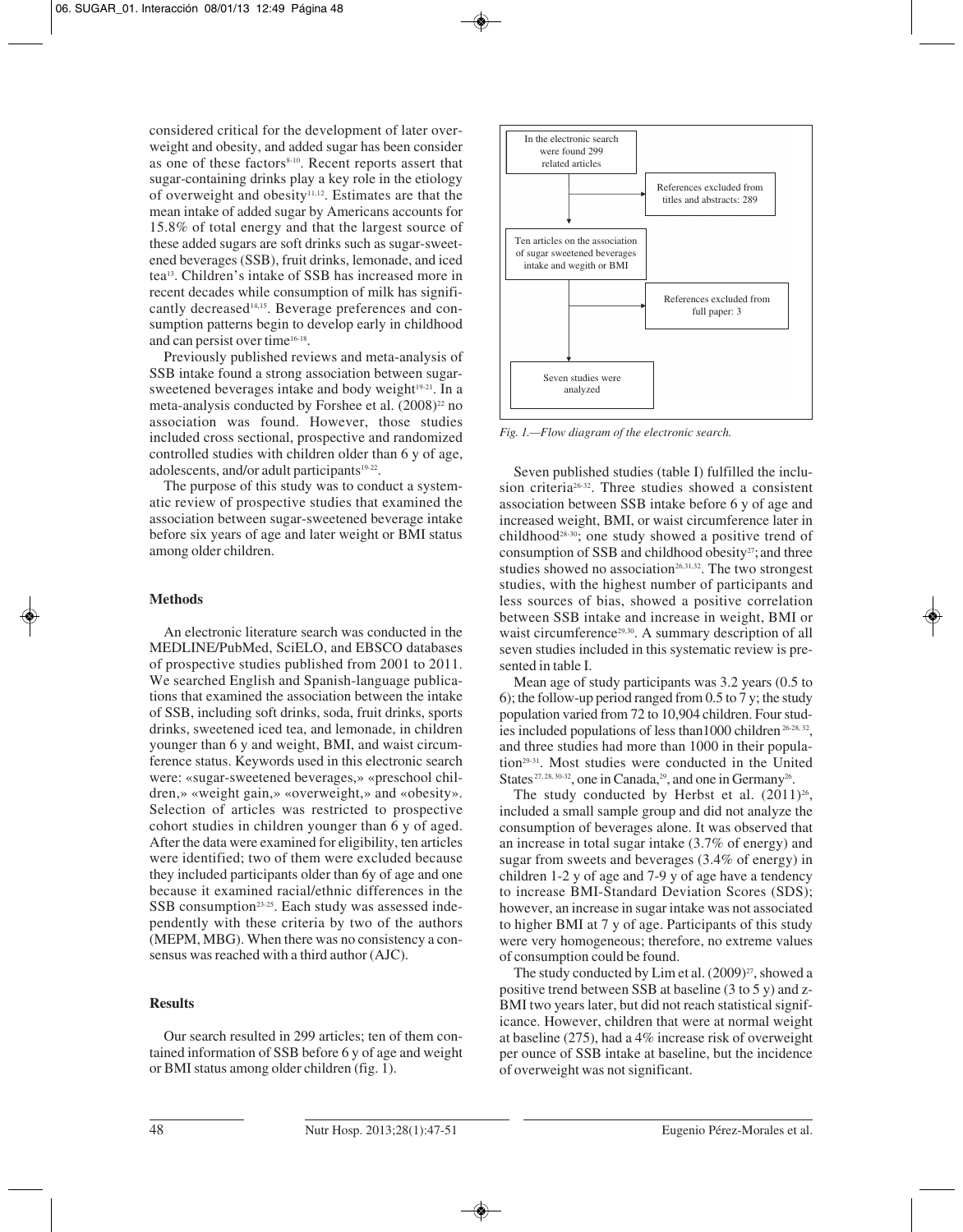| Association between sugar-sweetened beverage intake before by of age and change in weight or BMI | Results             | beverages and sweets between ages<br>higher BMI-SDS levels at age 7<br>1 and 2 y were not associated to<br>Increases in added sugar from<br>$y (P=0.4)$ . | The OR for incidence of overweight<br>There was a positive trend between<br>by baseline beverage intake was<br>1.04 (1.01–1.06, 95%CI)<br>beverages and z-BMI but not<br>consumption of sweetened<br>significant. | beverage and change in BMI z-score<br>(P >0.10). A greater increase in soda<br>No significant association between<br>circumference (ß=0.04, p=0.0001)<br>associated to greater child waist<br>consumption from individual<br>consumption over time was | Consumptions of SSB between meals<br>at age 2 were associated to higher OW<br>Adjusted OR 2.4 (1.11-5.05, 95% CI)<br>at age 4.5. | 0-<1 sweet drinks per day (SDD),<br>Normal weight vs at risk of OW:<br>$\angle 2$ SDD = 2.0 (1.3-3.2)<br>$\leq$ SDD = 2.0 (1.2-3.2)<br>$\geq$ SDD = 1.8 (1.1-2.8)<br>Referent: | sweetened be verage consumption and<br>No significant association between<br>changes in weight or BMI. | No statistically significant associations<br>between juice, carbonated beverages<br>consumption and weight or BMI.                                                                                                                                                          |
|--------------------------------------------------------------------------------------------------|---------------------|-----------------------------------------------------------------------------------------------------------------------------------------------------------|-------------------------------------------------------------------------------------------------------------------------------------------------------------------------------------------------------------------|--------------------------------------------------------------------------------------------------------------------------------------------------------------------------------------------------------------------------------------------------------|----------------------------------------------------------------------------------------------------------------------------------|--------------------------------------------------------------------------------------------------------------------------------------------------------------------------------|--------------------------------------------------------------------------------------------------------|-----------------------------------------------------------------------------------------------------------------------------------------------------------------------------------------------------------------------------------------------------------------------------|
|                                                                                                  | Follow-up           | $\begin{array}{c} {\rm BMI}\text{-}\mathrm{SDS}\text{ at}\text{ age}\text{ }7\text{y}\\ -0.07\,(-0.47,0.71) \end{array}$                                  | BMI z-score at age 5y<br>$0.56 \pm 0.1$                                                                                                                                                                           | BMI z-score at age by<br>$-0.05 + 0.2$<br>$57.5 \pm 1.5$<br>WC                                                                                                                                                                                         | consumers were OW<br>15% of SSB regular<br>consumers were<br>$7\%$ of non<br>OW $vs$                                             | 67% remained OW<br>3.1% become $OW$<br>$25\%$ become OW<br>BMI                                                                                                                 | Change in BMI<br>$0.01 \pm 0.01$                                                                       | BMI at age 6y<br>15.7 $\pm$ 1.5                                                                                                                                                                                                                                             |
|                                                                                                  | <b>Baseline</b>     | BMI-SDS at birth<br>$0.22(-0.4, 0.91)$                                                                                                                    | BMI z-score<br>$0.14 \pm 0.08$                                                                                                                                                                                    | BMI z-score at age<br>$3y - 0.4 \pm 0.2$<br>48.3±0.7<br>ŴΣ                                                                                                                                                                                             |                                                                                                                                  | 75.5% Normal or UW<br>14.5% At risk of OW<br>10.1% OW<br>BMI                                                                                                                   | 14% at risk of OW<br>$16.6 \pm 1.3$<br>6.5% OW<br>BMI                                                  | ΧA                                                                                                                                                                                                                                                                          |
| Table I                                                                                          | Beverage categories | Added sugar from beverages:<br>soft drinks and fruit juices.                                                                                              | Soda, fruit drinks, and both<br>combined                                                                                                                                                                          | Sweetened milk, fruit drinks,<br>caloric and non caloric soda,<br>soft drinks, and excluding<br>fruit juice                                                                                                                                            | Carbonated soft drinks and<br>consumed between meals.<br>fruit flavored drinks                                                   | All sugar-sweetened and<br>naturally sweet drinks.                                                                                                                             | Fruit juice, fruit drinks, milk,<br>soda and diet soda.                                                | BMI-SDS=Sex- and age-independent BMI SD scores. At risk of OW BMI=88th<br>exercities, and OW=overweight BMI =99th percentile according to the Centers for Disease Control and Prevention growth chart.<br>100% juice, milk, carbonated<br>(lemonade, tea, juice drinks)<br> |
|                                                                                                  | Population          | 216 children                                                                                                                                              | 275 non-overweight<br>African-American<br>365 low-income<br>children.                                                                                                                                             | 135 White children                                                                                                                                                                                                                                     | children<br>1,549                                                                                                                | 10904 children                                                                                                                                                                 | children<br>1,345                                                                                      | 72 White children<br>37 boys<br>35 girls.                                                                                                                                                                                                                                   |
|                                                                                                  | $Follow-up(v)$      | $\overline{ }$                                                                                                                                            | $\mathcal{L}$                                                                                                                                                                                                     | 3                                                                                                                                                                                                                                                      | $\mathcal{L}$                                                                                                                    |                                                                                                                                                                                | $0.5-1$                                                                                                | 4                                                                                                                                                                                                                                                                           |
|                                                                                                  | $Age \ range(y)$    | $0.5 - 2$                                                                                                                                                 | $3 - 5$                                                                                                                                                                                                           | $3 - 6$                                                                                                                                                                                                                                                | $2.5 - 4.5$                                                                                                                      | $2 - 3$                                                                                                                                                                        | $2 - 5$                                                                                                | $2 - 6$                                                                                                                                                                                                                                                                     |
|                                                                                                  | Reference/country   | Herbst et al.<br>(2011) <sup>26</sup><br>Germany                                                                                                          | Lim <sub>etal</sub> .<br>$(2009)^{27}$<br>USA                                                                                                                                                                     | Kral et al. (2008) <sup>28</sup><br>USA                                                                                                                                                                                                                | Dubois et al. (2007) <sup>29</sup><br>Canada                                                                                     | Welsh et al. (2005) 30<br>USA                                                                                                                                                  | Newby et al. (2004) <sup>31</sup><br>USA                                                               | Skinner et al. (2001) <sup>32</sup><br>USA                                                                                                                                                                                                                                  |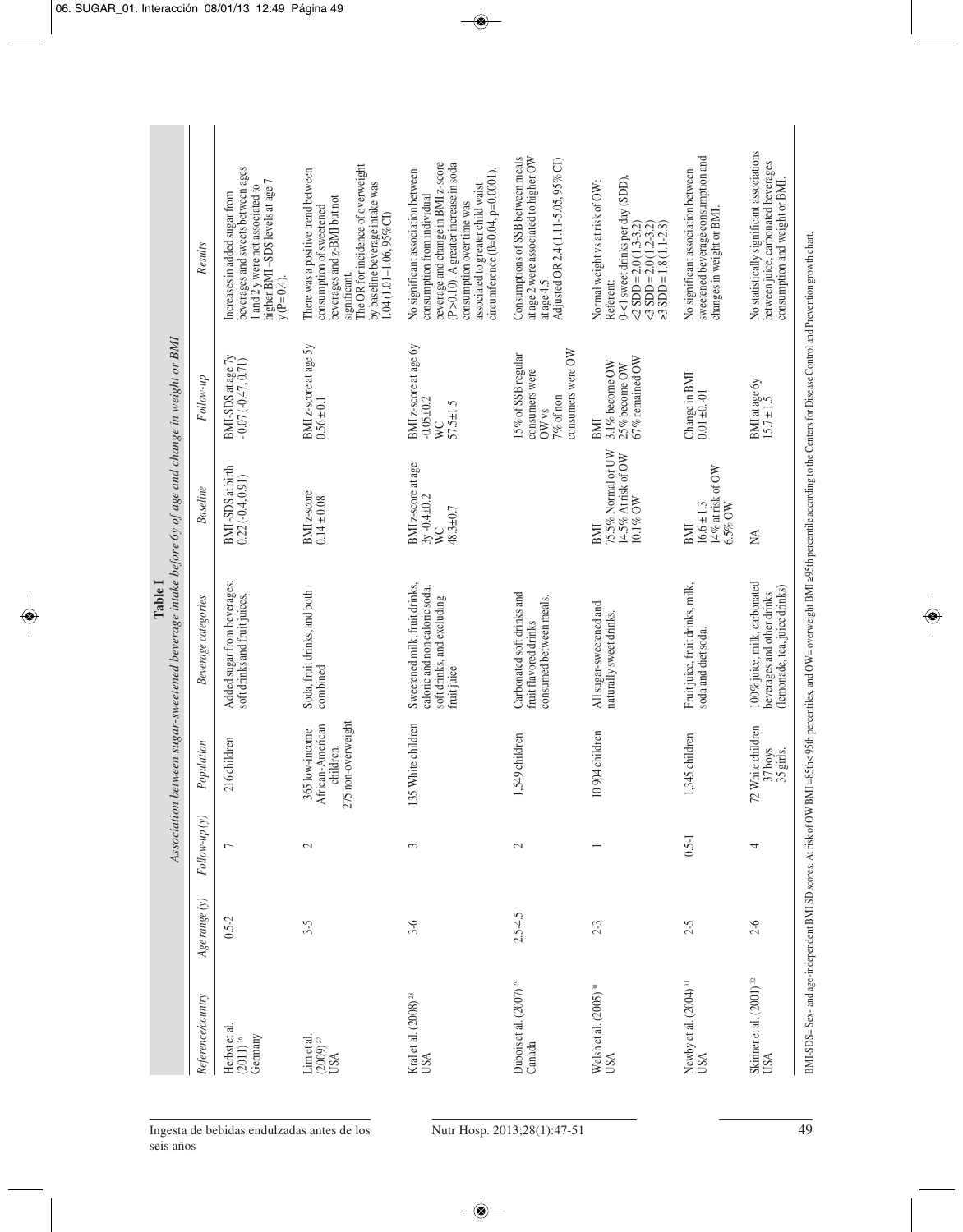The study conducted by Kral et al. (2008)<sup>28</sup>, did not show an association between SSB intake at 3 to 6y and obesity 3y later. Nevertheless, an association between SSB intake and waist circumference was observed.

The study conducted by Dubois et al.  $(2007)^{29}$ , showed a higher risk of OW at age 4.5 y from consumption of SSB between meals at ages 2.5-4.5 y. Besides, children from families with insufficient income who regularly consumed sugar-sweetened beverages between the ages of 2.5 and 4.5 y were three times more likely to be overweight at 4.5 years of age compared to children from sufficient income households who did not consume SSB.

The study conducted by Welsh et al.  $(2005)^{30}$ , showed that the consumption of SSB at age 2-3y doubles the risk of becoming overweight, one year later, among children who were at risk for overweight; and nearly doubles the risk of remaining overweight for those who were already overweight.

The study conducted by Newby et al.  $(2004)^{31}$ , showed no significant association between SSB at age 2 to 5y and overweight 6-12 months later. However, underweight children were excluded and the follow-up was short.

The study conducted by Skinner et al.  $(2001)^{32}$ , did not show any statistical association between SSB at age 2 to 6y and weight and BMI status four years later. However, the group sample was very low (n=72), and it only included white children form high socio-economic families.

#### **Discussion**

A consistent association between the intake of sugar sweetened beverages before 6y of age and increased weight, BMI, or waist circumference later in childhood was found in three studies<sup>28-30</sup>; one study showed a positive trend without reaching statistical significant differences, and the incidence of overweight by baseline beverage intake was 1.04 (95%CI; 1.01–1.06)<sup>27</sup>; in one study it was shown that the increase in total sugar intake and sweets and beverages have a tendency to increase the BMI26, and two studies showed no association<sup>31,32</sup>. However, the two strongest studies, with the highest number of participants and less sources of bias, showed a positive association between SSB intake and increase in weight, BMI, or waist circumference $29,30$ , and the study conducted by Skinner did not report BMI at the beginning of the study<sup>32</sup>.

Our findings are consistent with previously published reviews and meta-analyses $19-21$ . In the systematic review conducted by Malik et al. (2006), among younger and older than 6 y of age children and adults, the authors analyzed 10 prospective studies with similar results to those observed among younger of 6 y. Three of the prospective studies analyzed by them observed that an association of consumption of SSB was significantly correlated with greater weight gain

and greater risk of obesity over time in children and adults. Likewise, in the meta-analysis conducted by Vartanian et al. (2007), authors found a positive association between soft drink consumption and overall energy intake and body weight in five longitudinal studies. However, only one study included 6 y old children. In 10 of 12 cross-sectional studies and in all four of the long-term experimental studies conducted in preschool, school children, adolescents and adults, showed that energy intake rises when soft drink consumption is increased. In the systematic review conducted by Gibson $21$ , the authors identified 44 original studies (23 cross-sectional, 17 prospective and four interventions) in adult and children. Approximately half of the cross-sectional and prospective studies found a statistically significant association between sugar-sweetened beverages consumption and BMI, weight, adiposity, or weight gain in at least one subgroup. However, five prospective studies were conducted in children; of those, only one was conducted among preschool children, in the latter, it was observed that the consumption of one or more SSB per day (vs. none) was associated with increased risk of being overweight one year later.

By contrast, Forshee et al., in a meta-analysis of twelve (10 longitudinal and 2 RCT) studies, concluded that the association between BMI and consumption of SSB in children was near to zero<sup>22</sup>. The authors of this study declared that the research center with which they are affiliated has received financial support from two companies in the beverage industry.

The strength of this review is that it only included prospective studies comprised of children from six months to six years of age and a follow-up from six months to seven years of age. The limitation of this review is that the studies included used different instruments to measure sugar-sweetened beverages consumption, different indicators to evaluate obesity, and different statistical models to estimate the effect sizes and different units of time.

#### **Conclusions**

To our knowledge, this is the first review that only included prospective studies of children younger than 6 y of age. The evidence, which is consistent with prospective studies realized in older children, shows that there is a trend showing that high consumption of SSB is associated to higher BMI, waist circumference, and overweight later in childhood. And although the trend of the reviews studies, indicate an association between sugar-sweetened beverage intake before 6 y of age and increased weight, BMI or waist circumference later in childhood, to date, and the results are inconsistent, the two studies with the higher number of children showed a positive association.

More and well designed studies are warranted; however, these results suggest that prevention programs